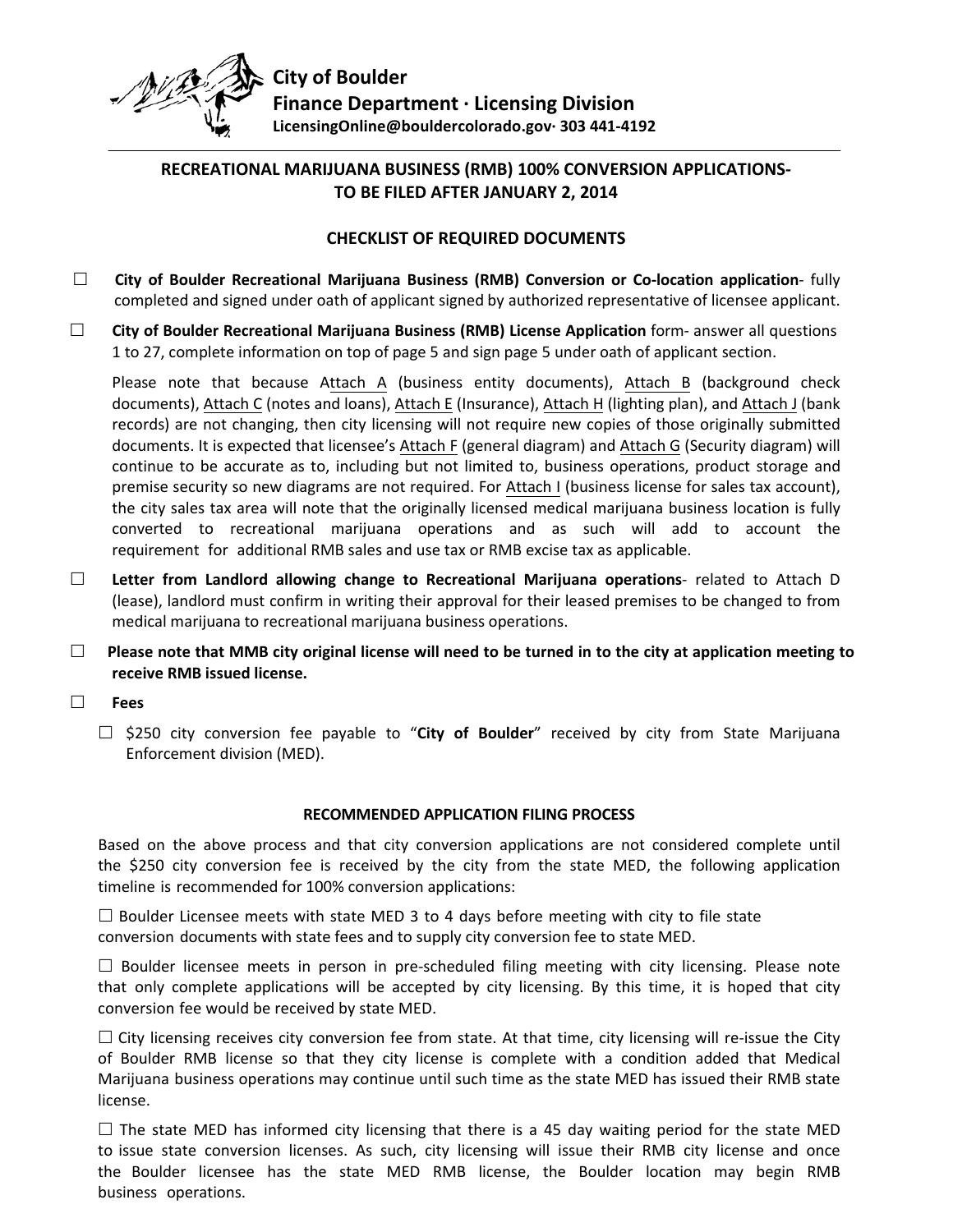City of Boulder P.O. Box 791 Boulder, Colorado 80302 303 -441- 4192

# **CITY OF BOULDER MEDICAL MARIJUANA BUSINESS (MMB) LICENSE CONVERSION OR CO-LOCATION TO RECREATIONAL MARJUANA BUSINESS (RMB) APPLICATION FORM AND ACKNOWLEDGEMENT OF CHAPTER 6-16, BOULDER REVISED CODE**

| This Application is for the following Premise Location License Type (please check only 1 license type and file a separate<br>form for each existing medical marijuana business that you desire to convert or collocate: | [ ] Dispensary [ ] Greenhouse Nursery/Grow |                       |      |       |          |
|-------------------------------------------------------------------------------------------------------------------------------------------------------------------------------------------------------------------------|--------------------------------------------|-----------------------|------|-------|----------|
|                                                                                                                                                                                                                         |                                            |                       |      |       |          |
|                                                                                                                                                                                                                         |                                            |                       |      |       |          |
|                                                                                                                                                                                                                         |                                            |                       |      |       |          |
| Address of Premise Location<br>Street Address                                                                                                                                                                           |                                            |                       |      |       |          |
|                                                                                                                                                                                                                         |                                            | City                  |      | State | Zip Code |
| Business Mailing Address (if different from Premise location) entitled and the matter of                                                                                                                                |                                            |                       |      |       |          |
|                                                                                                                                                                                                                         |                                            | <b>Street Address</b> | City | State | Zip Code |
| Business Telephone ___________________________________Business Email Address _________________________________                                                                                                          |                                            |                       |      |       |          |
| Plant Count ________________________Lights Count ____________________Lights Wattage Used _____________________                                                                                                          |                                            |                       |      |       |          |
|                                                                                                                                                                                                                         |                                            |                       |      |       |          |
| 1. Select and Initial one of the following conversion or collocation processes:                                                                                                                                         |                                            |                       |      |       |          |

initials: 100% conversion from MMB to RMB facility (not accepted before January 2, 2014) or

initials: Co-locate of both MMB & RMB within existing MMB facility foot print (not accepted before January 21, 2014) [N/A ] \_\_\_ initials: Co-locate & expand existing MMB then divide for both MMB and RMB business facilities (not accepted before February 3, 2014).

*Please note that any conversion or co-location construction must be in full compliance with all building and safety codes and future RM business operations must operated in compliance with the attached BRC, Chapter 6-16, Recreational Marijuana Businesses law.*

*. Please also note that in any conversion or collocation process, the current city license must be surrendered at the same time that the new license is issued. This application will not be considered complete until city has received the \$250 Conversion fee from the state.*

- 2. Please attach the following to submit a complete application for either conversions or co-locations:
	- i. This completed and signed Conversion Application.
	- ii. RM Business License Application fully completed and signed.
	- iii. Letter from Landlord that confirms that proposed change to RM business operations, and physical change to property (if any), by tenant is permissible.
- 3. If the application is for a co-location, whether in same or expanded footprint, of MMB and RMB businesses, please also attach (items here are not required for 100% conversions):

Permanent modification change form for MMB business licensed premises complete, including, MMB change form, new operating plan and general diagram for MMB licensed location, new security plan and security diagram for MMB licensed location, and \$1,100 modification fee to City of Boulder.

- ii. New operating plan and new general diagram for RM business premise.
- iii. New security plan and new security diagram for RM business premise.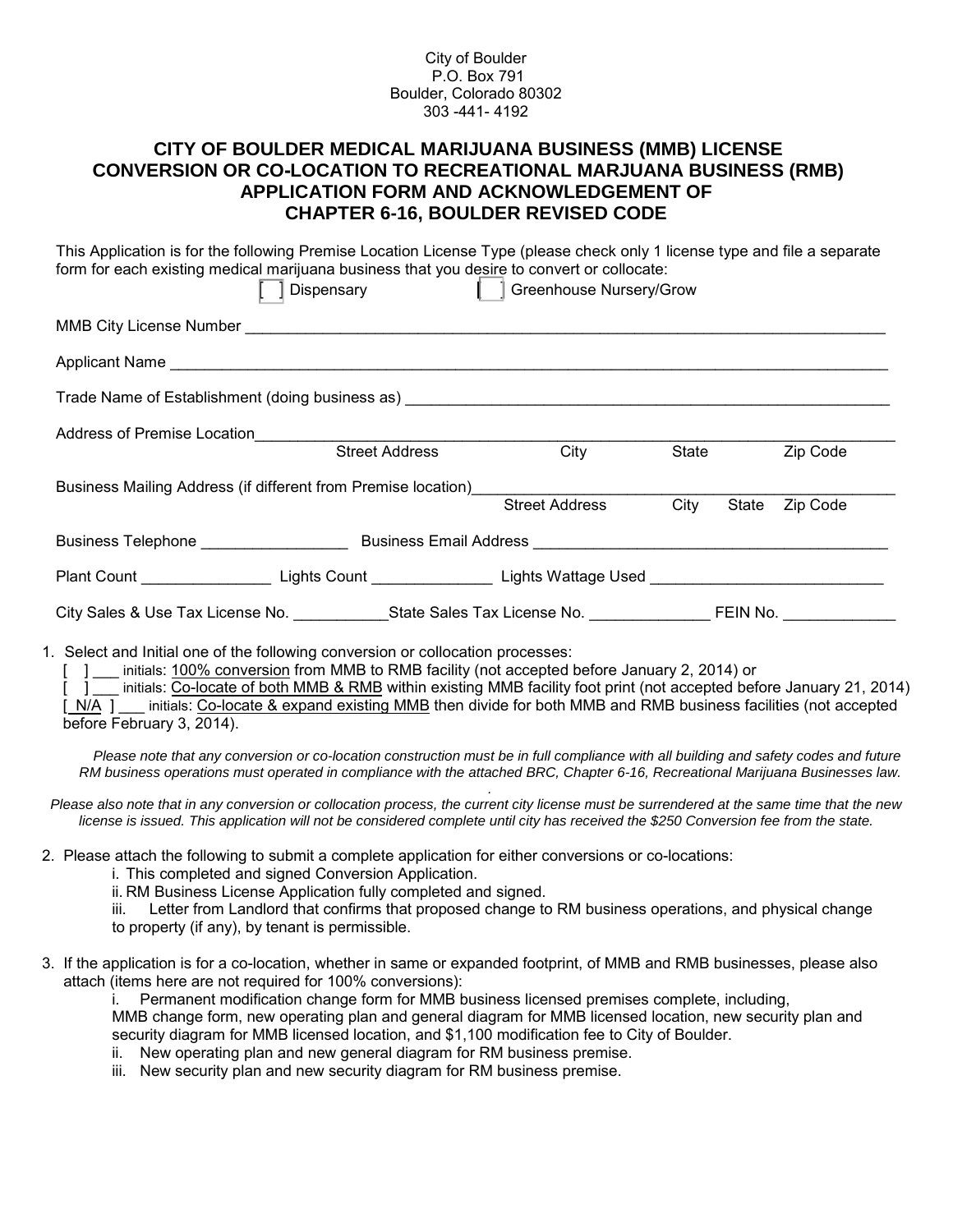- iv. New business license for sales and use tax application with zoning form completed and attached so building permits may be applied and reviewed with \$25 application fee to City of Boulder.
- v. \$2,000 operating fee for licensing to City of Boulder.
- 4. If this application is for a co-located business within an area larger than the footprint of the existing MMB business pursuant to BRC 6-16-3(h), initial one of the following as your oath of accuracy: This application is for a co-located dispensary and the size of both premises does not exceed 3,000 sq. ft. \_\_\_ Initials This application is for co-located cultivation facility and the size of both premises does not exceed15,000 sq. ft \_\_\_ Initials
- 5. Initial each of the following as your oath of accuracy:
	- I will pay the additional state and city excise and sales and use tax, as appropriate, for the RMB on a monthly basis [initials].
	- I will use an ID scanner acceptable to the city as soon as possible upon entry of every person to the business premises to determine if the person is at least 21 years old and will remove any person from the premises that is not verified by the ID scanner as being at least 21 years of age [initials].
	- No owner, financier, business manager, or other licensee shall be added to the marijuana business(es) associated with this application prior to such time as the State of Colorado makes criminal history information available to the city for the purpose of processing RMB applications \_\_\_\_[initials].
	- The license(s) associated with this application will be revoked and I can no longer operate the related business(es) if an owner, financier, business manager, or other licensee is added to the marijuana business(es) associated with this application prior to such time as the State of Colorado makes criminal history information available to the city for the purpose of processing RMB applications \_\_\_\_\_ [initials].

Violations of the above provisions and other associated sections of the Boulder Revised Code may subject the business to penalties, including without limitation fines and license suspension, license revocations, and criminal penalties.

#### Oath of Application

I declare under penalty of perjury in the second degree that this application and all attachments are true, correct, and complete to the best of my knowledge. I also acknowledge that it is my responsibility and the responsibility of my agents and employees to comply with the provisions of the Boulder Revised Code, Colorado Law, and all Rules and Regulations, and any other applicable law which govern this Application and any issued Medical Marijuana and Recreational Marijuana Business Licenses.

| <b>Authorized Signature</b> | <b>Printed Name and Title</b> | Date |
|-----------------------------|-------------------------------|------|
|                             |                               |      |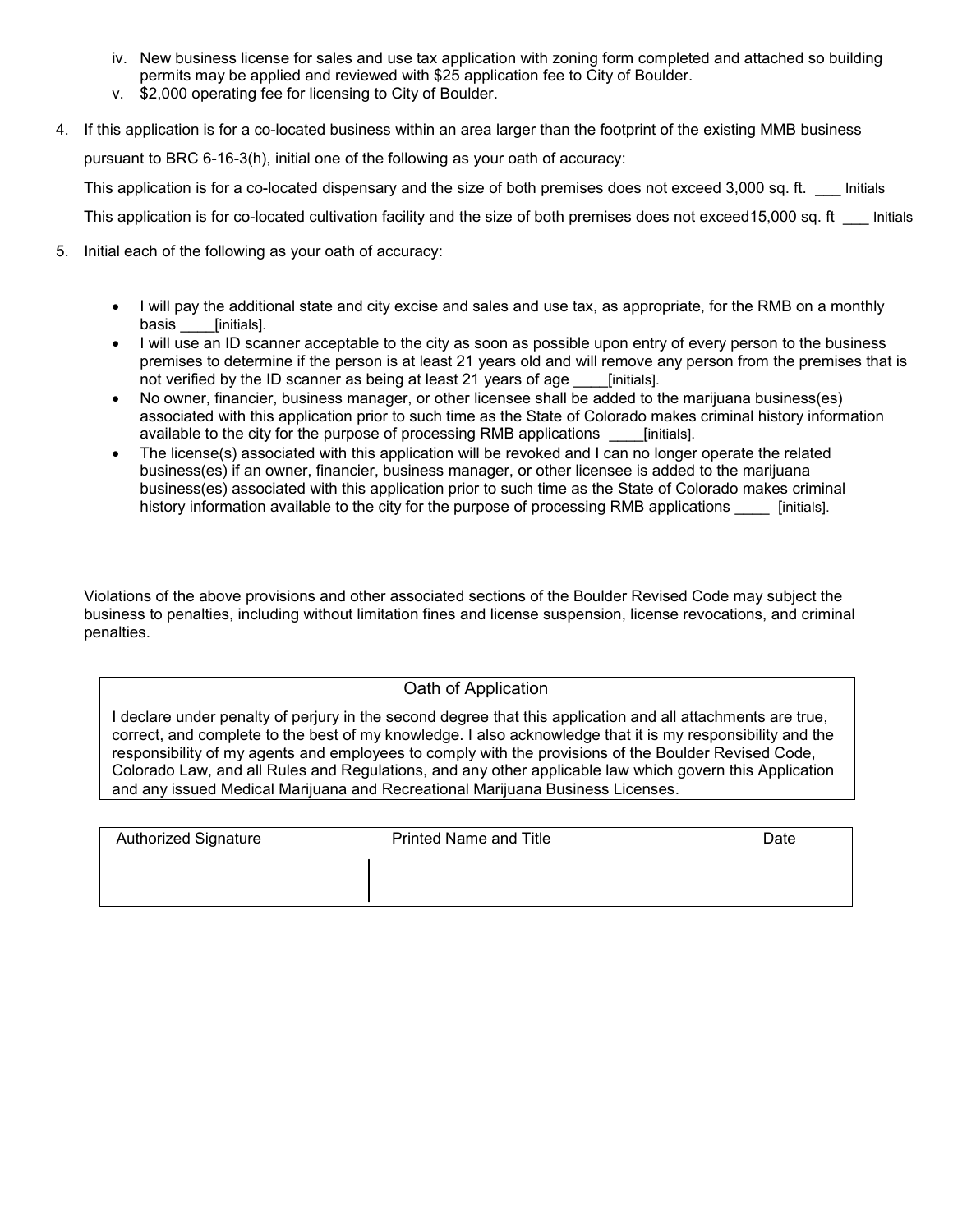#### City of Boulder P.O. Box 791 Boulder, Colorado 80302 303 -441- 4192

## **CHAPTER 6-16, BOULDER REVISED CODE CITY OF BOULDER RECREATIONAL MARIJUANA BUSINESS (RMB) LICENSE APPLICATION**

|             | "Applicant" is defined as Legal Name of Individual or Business Entity that will hold license if approved.                                                                                                                                                                            |                                                                                    |                   |                                                             |          |
|-------------|--------------------------------------------------------------------------------------------------------------------------------------------------------------------------------------------------------------------------------------------------------------------------------------|------------------------------------------------------------------------------------|-------------------|-------------------------------------------------------------|----------|
|             | New License (w. \$2,500 state fee)<br>\$2,000 Operating Fee & \$2,475 License Fee                                                                                                                                                                                                    | License Transfer<br>\$2,500 State Collected Fee &<br>\$2,000 Operating License Fee |                   | License Renewal<br>[See Renewal Fee Schedule per Tier/Type] |          |
|             | Applicant is applying as (attach organizational documents):                                                                                                                                                                                                                          | [] RMB 100% Conversion [] RMB Co-Location                                          |                   |                                                             |          |
| Corporation |                                                                                                                                                                                                                                                                                      | Individual                                                                         |                   | Partnership                                                 |          |
|             | <b>Limited Liability Company</b>                                                                                                                                                                                                                                                     | Association or Other                                                               |                   |                                                             |          |
|             |                                                                                                                                                                                                                                                                                      |                                                                                    |                   |                                                             |          |
|             | Trade Name of Establishment (doing business as) The Communication of the Communication of Establishment (doing                                                                                                                                                                       |                                                                                    |                   |                                                             |          |
|             |                                                                                                                                                                                                                                                                                      |                                                                                    |                   |                                                             |          |
|             |                                                                                                                                                                                                                                                                                      | $\overline{\frac{\text{Citv}}{\text{Citv}}}$                                       | <b>State</b>      |                                                             | Zip Code |
|             | Business Mailing Address (if different from Premise location) ___                                                                                                                                                                                                                    | <b>Street Address</b>                                                              | $\overline{City}$ | State Zip Code                                              |          |
|             |                                                                                                                                                                                                                                                                                      |                                                                                    |                   |                                                             |          |
|             | City Sales & Use Tax License No. _______________ State Sales Tax License No. _____________FEIN No. __________                                                                                                                                                                        |                                                                                    |                   |                                                             |          |
|             | Maximum Expected Plant Count: _______________ Lights Count: _______________ Lights Wattage Used: _____________                                                                                                                                                                       |                                                                                    |                   |                                                             |          |
|             | 1. Applicant Ownership and Management Structure (not required for Renewals unless there are Amendments).                                                                                                                                                                             |                                                                                    |                   |                                                             |          |
|             | (A) The Applicant must provide the name and address of ALL OWNERS, OFFICERS, DIRECTORS, PARTNERS,<br>MANAGING MEMBERS, CITY KEYHOLDERS, FINANCIERS, AGENTS, AND ALL OTHER INDIVIDUALS NAMED IN<br>THE APPLICATION. If necessary, provide additional information on a separate sheet. |                                                                                    |                   |                                                             |          |
| <b>NAME</b> | MAILING ADDRESS, CITY STATE, ZIP                                                                                                                                                                                                                                                     |                                                                                    |                   | <b>POSITION</b>                                             | % OWNED  |
|             |                                                                                                                                                                                                                                                                                      |                                                                                    |                   |                                                             |          |
|             |                                                                                                                                                                                                                                                                                      |                                                                                    |                   |                                                             |          |
|             |                                                                                                                                                                                                                                                                                      |                                                                                    |                   |                                                             |          |
|             | Name of on-site city keyholder for licensed premises:                                                                                                                                                                                                                                |                                                                                    |                   |                                                             |          |
|             |                                                                                                                                                                                                                                                                                      | <b>Business Cell Phone Number:</b>                                                 |                   |                                                             |          |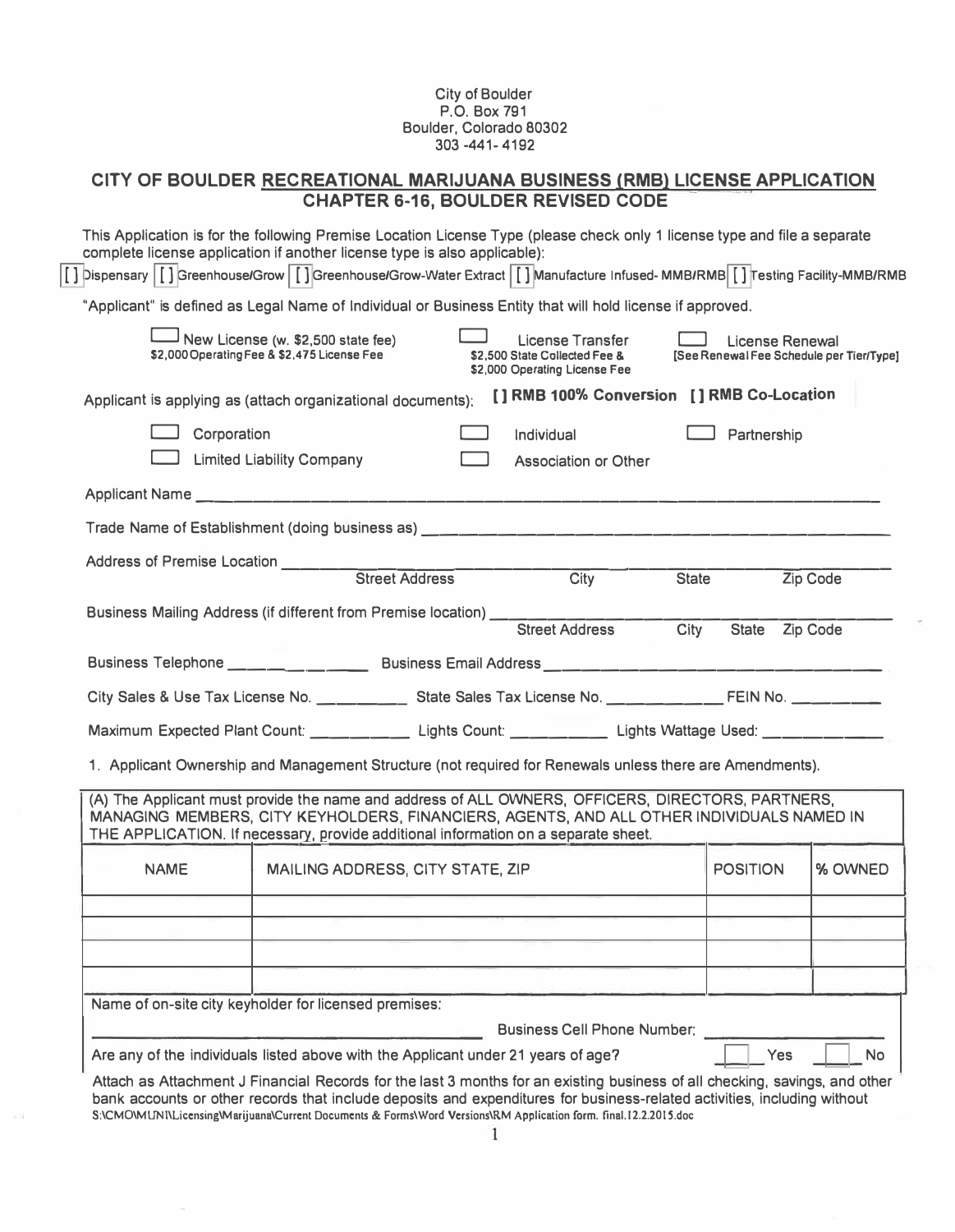limitation, all sales and use taxes paid to the state and the city, purchase of inventory and equipment, and payment of owners and employees. This applies to the business entity submitting the Recreational Marijuana Business License Application. Please note that maintenance of complete books and records of the above business accounting is an ongoing obligation of a licensee and that such records are subject to review and audit by City.

(B) In addition, all of the above named individuals, MUST ALSO BE FINGERPRINTED, MUST PROVIDE A BACKGROUND CHECK AND FINANCIAL INTERESTS RECORD FORM, MUST UNDERGO A BACKGROUND CHECK, and provide any other documentation required by Chapter 6-16, B.R.C. evidencing good moral character.

2. Who, besides the owners listed in this application (including persons, firms, partnerships, corporations, limited liability companies etc.) has loaned, will loan or give money, inventory, furniture or equipment to or for use in this business or who will receive money from this business. Attach a separate sheet if necessary (not required for Renewals unless there are Amendments).

| Name | Title | % Owned | Background Included? |
|------|-------|---------|----------------------|
|      |       |         |                      |
|      |       |         |                      |
|      |       |         |                      |
|      |       |         |                      |
|      |       |         |                      |
|      |       |         |                      |

Attach copies of all notes and security instruments, and any written agreement, or details of any oral agreement, by which any person (including partnerships, corporations, limited liability companies, etc.) will share in profits or gross proceeds of this establishment, and any agreement relating to business which is contingent or conditional in any way by volume, profit, sales, giving of advice or consultation.

Yes

No

3. Has any person listed in response to questions 1 or 2 violated any law (as defined in BRC 6-16-2)?

4. Has any person listed in response to questions 1 or 2 ever violated any law related to driving or operating other machinery under the influence of alcohol, drugs or medication, or driving while impaired or driving with excessive alcohol content in a federal, state, or other court? ∣Yes ∣No

If the answer is yes to questions 3 or 4, please provide the information on the below chart: (if necessary, provide additional information on a separate sheet)

| Person's<br>Name | Name and<br>Location of Court | Charge alleged | Sentence or<br>Disposition | Date of<br>Sentencing<br>or Disposition | Last date of incarceration<br>/parole/probation/monitor<br>payment of fines or fees |
|------------------|-------------------------------|----------------|----------------------------|-----------------------------------------|-------------------------------------------------------------------------------------|
|                  |                               |                |                            |                                         |                                                                                     |
|                  |                               |                |                            |                                         |                                                                                     |
|                  |                               |                |                            |                                         |                                                                                     |
|                  |                               |                |                            |                                         |                                                                                     |

| 5. Has any individual listed in questions 1or 2 been denied an application for a medical marijuana or recreational $\Box$ |        |  |
|---------------------------------------------------------------------------------------------------------------------------|--------|--|
| business or had a medical marijuana or recreational business license revoked by any jurisdiction?                         | Yes No |  |
| Explain:                                                                                                                  |        |  |

6. Has any individual listed in response to questions 1or 2 had a liquor license denied, suspended or revoked by any jurisdiction?  $|Yes|$ Explain:

7. Has any individual listed in response to questions 1or 2 had a professional or other license denied, suspended or revoked by any jurisdiction?  $Yes$ Explain: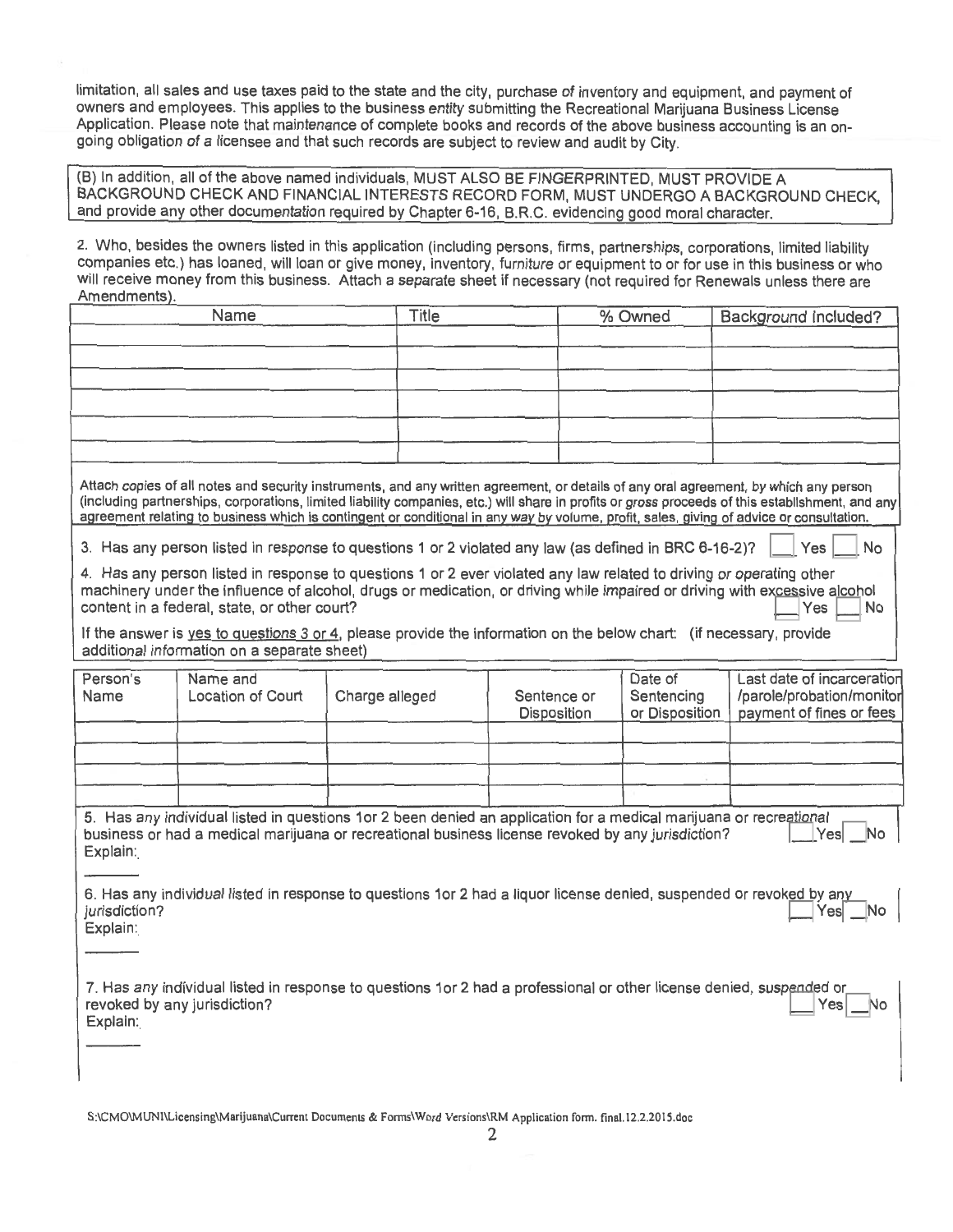| 8. Does any individual listed in response to questions 1 or 2 hold or ever held a Medical Marijuana Busines <del>s Lic</del> ense or<br>Recreational Marijuana in Boulder or any other jurisdiction?<br>Yesl |                                                                                    |                                                                                                                                                                                                                                                               |                              |  |  |
|--------------------------------------------------------------------------------------------------------------------------------------------------------------------------------------------------------------|------------------------------------------------------------------------------------|---------------------------------------------------------------------------------------------------------------------------------------------------------------------------------------------------------------------------------------------------------------|------------------------------|--|--|
|                                                                                                                                                                                                              |                                                                                    |                                                                                                                                                                                                                                                               |                              |  |  |
|                                                                                                                                                                                                              |                                                                                    |                                                                                                                                                                                                                                                               |                              |  |  |
| Explain:                                                                                                                                                                                                     |                                                                                    |                                                                                                                                                                                                                                                               |                              |  |  |
|                                                                                                                                                                                                              |                                                                                    |                                                                                                                                                                                                                                                               |                              |  |  |
| comply with any health or safety law?                                                                                                                                                                        |                                                                                    | 9. Has any individual listed in response to questions 1 or 2 had a business temporarily or permanently closed for failure to                                                                                                                                  | $\Box$ F                     |  |  |
| Explain:                                                                                                                                                                                                     |                                                                                    |                                                                                                                                                                                                                                                               |                              |  |  |
|                                                                                                                                                                                                              |                                                                                    |                                                                                                                                                                                                                                                               |                              |  |  |
| for failure to pay sales or use tax, or any other tax?                                                                                                                                                       |                                                                                    | 10. Has any individual listed in response to questions 1 or 2 had an administrative, civil, or criminal finding of delinquency                                                                                                                                |                              |  |  |
|                                                                                                                                                                                                              |                                                                                    |                                                                                                                                                                                                                                                               | Yes<br>No.                   |  |  |
| Explain:                                                                                                                                                                                                     |                                                                                    |                                                                                                                                                                                                                                                               |                              |  |  |
|                                                                                                                                                                                                              |                                                                                    |                                                                                                                                                                                                                                                               |                              |  |  |
|                                                                                                                                                                                                              |                                                                                    |                                                                                                                                                                                                                                                               |                              |  |  |
|                                                                                                                                                                                                              |                                                                                    | 11. Does the Applicant have legal possession of the proposed licensed premises for at least 12 months from the date that<br>this RMB license application was filed by virtue of ownership, lease or other arrangement?                                        |                              |  |  |
|                                                                                                                                                                                                              |                                                                                    | Applicant must provide copy of recorded Deed, or signed Lease or other possession evidence.                                                                                                                                                                   |                              |  |  |
|                                                                                                                                                                                                              |                                                                                    | Ownership   Lease   Other (explain in detail- use extra sheet) _ _ _ _ _ _ _ _ _ _                                                                                                                                                                            |                              |  |  |
|                                                                                                                                                                                                              |                                                                                    | If leased, list name of landlord and tenant, and date of expiration EXACTLY as they appear on the lease:                                                                                                                                                      |                              |  |  |
| Landlord                                                                                                                                                                                                     | Tenant                                                                             |                                                                                                                                                                                                                                                               | <b>Expires</b>               |  |  |
|                                                                                                                                                                                                              |                                                                                    | If premises are leased, attach written lease allowing a recreational marijuana business in space or landlord letter.                                                                                                                                          |                              |  |  |
|                                                                                                                                                                                                              |                                                                                    | 12. Is this proposed premise location the only location that is affiliated with this business?                                                                                                                                                                | Yes<br>$\Box$ No             |  |  |
|                                                                                                                                                                                                              |                                                                                    | If there is another location associated with this business entity, please list all other premise location addresses both in and<br>outside of Boulder (i.e. all dispensaries, grow locations and MIPs which operate in concert to form this business entity): |                              |  |  |
|                                                                                                                                                                                                              |                                                                                    |                                                                                                                                                                                                                                                               |                              |  |  |
| 13. Are proposed premises within 1,000 feet of any school, university, addiction recovery center or licensed day-care?<br>No                                                                                 |                                                                                    |                                                                                                                                                                                                                                                               |                              |  |  |
|                                                                                                                                                                                                              | proper or in the University Hill commercial area (as defined in 6-16-2)?           | 14. Is this proposed premise within 500 feet of any other marijuana business, in a mixed use development, or the Mall-                                                                                                                                        | No<br>Yesl                   |  |  |
|                                                                                                                                                                                                              |                                                                                    | Applicant must know requirements of BRC Chapter 6-16 and answer the following questions on local RMB laws:                                                                                                                                                    |                              |  |  |
|                                                                                                                                                                                                              | 15. Does the Applicant propose to have retail sales of mariluana infused products? |                                                                                                                                                                                                                                                               | $\left \right.$ Yes $\left $ |  |  |
| If yes, what items will be sold?                                                                                                                                                                             |                                                                                    |                                                                                                                                                                                                                                                               |                              |  |  |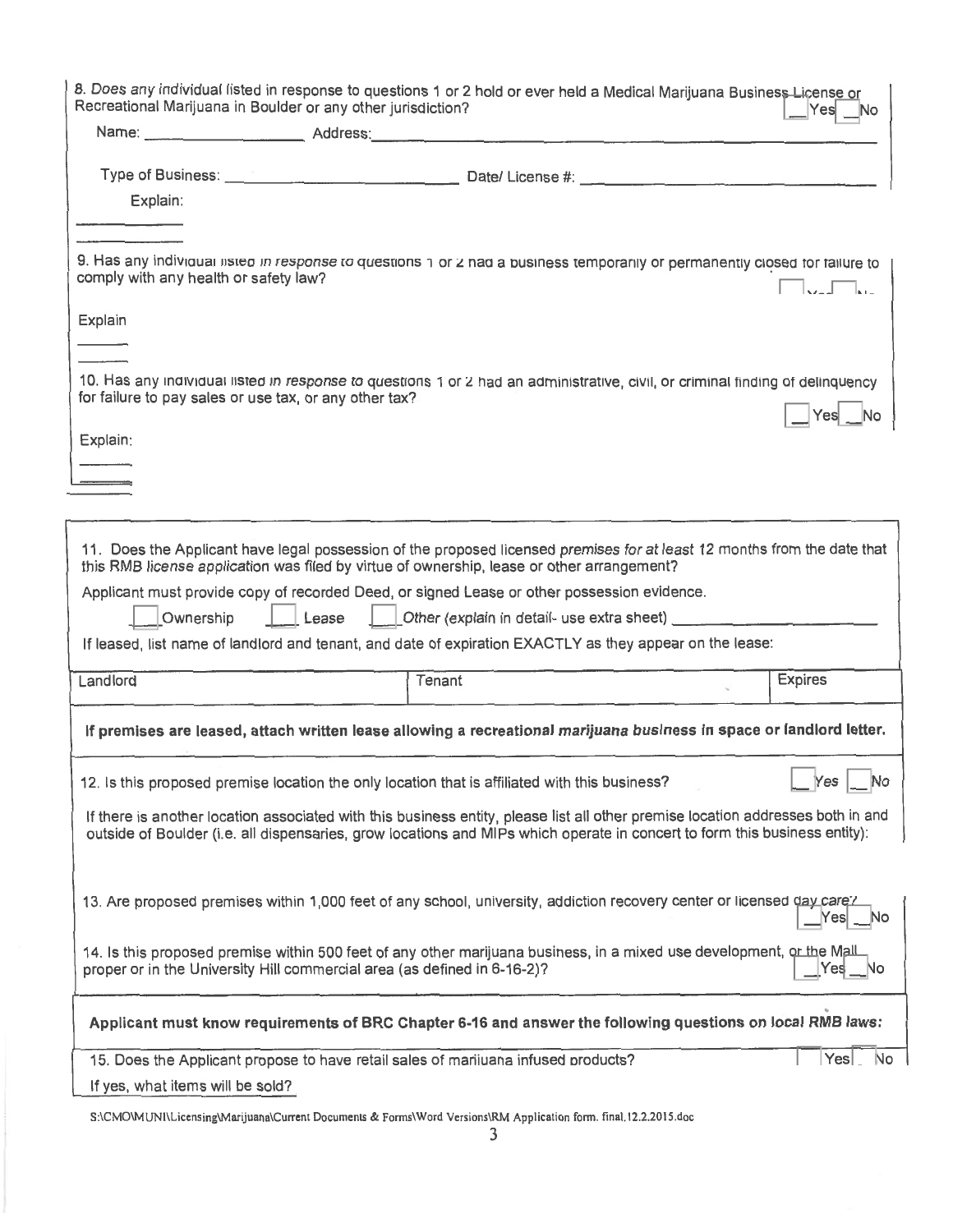16. Describe how Applicant will offset 100% of its electrical consumption with renewable energy or carbon offsets at its Recreational Marijuana business location:

| 17. If location is a store, what ID scanner is to be used and applicant's plan for preventing those under 21 from entry into<br>the business and for removal from the premises of any person that ID scanner does not verify as at least 21 years of age?              |
|------------------------------------------------------------------------------------------------------------------------------------------------------------------------------------------------------------------------------------------------------------------------|
| 18. Is Applicant aware of the additional monthly RMB state and city excise tax for Grows and MIPs and the added sales<br>and use tax for RM dispensaries?<br>Yes<br>No                                                                                                 |
| 19. Has Applicant implemented Neighborhood Responsibility Plan submitted with this application?<br>Yes<br>No                                                                                                                                                           |
| 20. If Applicant intends to operate as a greenhouse/ nursery or a manufacturing use, is the plan to prevent-mold and<br>wastewater discharge attached to this application?<br>Yes<br>No                                                                                |
| 21. If Applicant intends to operate a manufacturer infused product location, has an Industrial Hvgienist been hired vet?<br>Please state, yes/no and provide name of Industrial Hygienist:                                                                             |
| 22. Has Applicant had proper ventilation for filtration of product odor inspected and approved as required by City of<br>Boulder?<br>No<br>Yes                                                                                                                         |
| 23. Does the Applicant have a statement on the amount of projected daily average and peak electrical load for the<br>business and a certification from the landlord and the utility provider that the location is equipped to meet those<br>requirements?<br>Yes<br>No |
| 24. Will the Applicant maintain 40 days of video recordings in an off-site location in the city or through a service over a<br>network that provides on demand access for the camera recordings as required by 6-16, B.R.C?<br>Yes<br>No                               |
| 25. State the name and contact information for the company monitoring alarm system for RMB location                                                                                                                                                                    |
| 26. Is Applicant familiar with Boulder's laws regarding recreational marijuana and agree to comply with all-of-its<br>requirements and prohibitions?<br>No<br>Yes                                                                                                      |
|                                                                                                                                                                                                                                                                        |
| Related to City Business License and Business Operations, the Applicant should answer the Following:                                                                                                                                                                   |
| 27. Does the Applicant already have or applied for a City sales and use tax license?<br>Yes<br>No                                                                                                                                                                      |
| If yes, what is the Issued Date ______________________OR Application filing date ___________________ of the City license?                                                                                                                                              |
|                                                                                                                                                                                                                                                                        |
| 28. If Applicant is a business entity, provide Registered Agent's Name, electronic mail address, and Street Mailing Address                                                                                                                                            |
| Registered Agent's Name, Street Mailing Address and electronic mail address Included above                                                                                                                                                                             |
|                                                                                                                                                                                                                                                                        |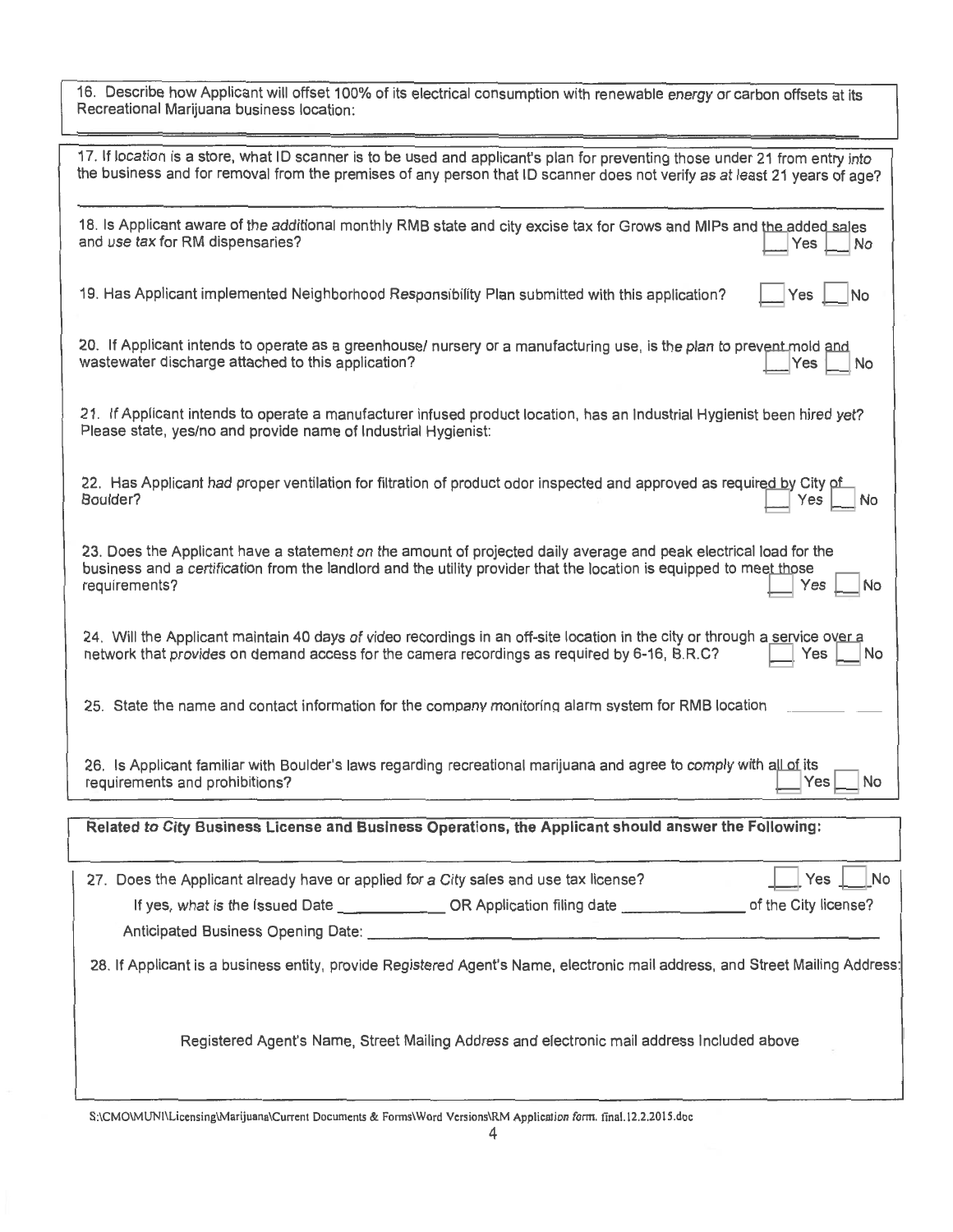|                                                                                                                                                                                                                                                                                                                                                                                                                                                                                                                                                                                                                                                                                                                                             |                                                        | ADDITIONAL DOCUMENTS TO BE SUBMITTED WITH NEW LICENSE APPLICATIONS BUT NOT REQUIRED FOR                                                                                                                                                                                                                                                                                                                                                                                                                                                                                                                                                                                                                                                                                                                                                                                                                                                                                                                                                                                                                                                                                                                                                                                                                                                                                                                                                                                                                                                                                                                                                                                                                                                                                                                                                                                                                                                                                                                                                                                                                                                                       |                         |
|---------------------------------------------------------------------------------------------------------------------------------------------------------------------------------------------------------------------------------------------------------------------------------------------------------------------------------------------------------------------------------------------------------------------------------------------------------------------------------------------------------------------------------------------------------------------------------------------------------------------------------------------------------------------------------------------------------------------------------------------|--------------------------------------------------------|---------------------------------------------------------------------------------------------------------------------------------------------------------------------------------------------------------------------------------------------------------------------------------------------------------------------------------------------------------------------------------------------------------------------------------------------------------------------------------------------------------------------------------------------------------------------------------------------------------------------------------------------------------------------------------------------------------------------------------------------------------------------------------------------------------------------------------------------------------------------------------------------------------------------------------------------------------------------------------------------------------------------------------------------------------------------------------------------------------------------------------------------------------------------------------------------------------------------------------------------------------------------------------------------------------------------------------------------------------------------------------------------------------------------------------------------------------------------------------------------------------------------------------------------------------------------------------------------------------------------------------------------------------------------------------------------------------------------------------------------------------------------------------------------------------------------------------------------------------------------------------------------------------------------------------------------------------------------------------------------------------------------------------------------------------------------------------------------------------------------------------------------------------------|-------------------------|
|                                                                                                                                                                                                                                                                                                                                                                                                                                                                                                                                                                                                                                                                                                                                             | ANNUAL RENEWAL APPLICATIONS UNLESS THERE ARE CHANGES.  |                                                                                                                                                                                                                                                                                                                                                                                                                                                                                                                                                                                                                                                                                                                                                                                                                                                                                                                                                                                                                                                                                                                                                                                                                                                                                                                                                                                                                                                                                                                                                                                                                                                                                                                                                                                                                                                                                                                                                                                                                                                                                                                                                               |                         |
|                                                                                                                                                                                                                                                                                                                                                                                                                                                                                                                                                                                                                                                                                                                                             |                                                        | For Renewals, are there changes to any information in Attachments A to J most recently submitted to the city?                                                                                                                                                                                                                                                                                                                                                                                                                                                                                                                                                                                                                                                                                                                                                                                                                                                                                                                                                                                                                                                                                                                                                                                                                                                                                                                                                                                                                                                                                                                                                                                                                                                                                                                                                                                                                                                                                                                                                                                                                                                 |                         |
|                                                                                                                                                                                                                                                                                                                                                                                                                                                                                                                                                                                                                                                                                                                                             | <b>EXAMPLE 2014</b> Renewing Representative's Initials |                                                                                                                                                                                                                                                                                                                                                                                                                                                                                                                                                                                                                                                                                                                                                                                                                                                                                                                                                                                                                                                                                                                                                                                                                                                                                                                                                                                                                                                                                                                                                                                                                                                                                                                                                                                                                                                                                                                                                                                                                                                                                                                                                               | <b>Example 1</b> Yes No |
|                                                                                                                                                                                                                                                                                                                                                                                                                                                                                                                                                                                                                                                                                                                                             |                                                        | For any changes, Licensee should submit new ATTACHMENTS to properly report any and all changes.                                                                                                                                                                                                                                                                                                                                                                                                                                                                                                                                                                                                                                                                                                                                                                                                                                                                                                                                                                                                                                                                                                                                                                                                                                                                                                                                                                                                                                                                                                                                                                                                                                                                                                                                                                                                                                                                                                                                                                                                                                                               |                         |
|                                                                                                                                                                                                                                                                                                                                                                                                                                                                                                                                                                                                                                                                                                                                             |                                                        | <b>STAFF REVIEW DATABASE DOCUMENTS: Checklist of Required Documents, City License Application, Zoning</b><br>Locate Review Form, and Attachment F-Operating Plan entire and General Floor Plan diagram.                                                                                                                                                                                                                                                                                                                                                                                                                                                                                                                                                                                                                                                                                                                                                                                                                                                                                                                                                                                                                                                                                                                                                                                                                                                                                                                                                                                                                                                                                                                                                                                                                                                                                                                                                                                                                                                                                                                                                       |                         |
| ALL ATTACHMENTS IN HARD COPY FORM<br>specified in B.R.C.6-16-5 (a) (2) and (3) and 6-16-5 (a) (10).<br>in B.R.C. 6-16-5-(a) (2).<br>Required > ATTACHMENT D: Landlord Letter and Lease or Deed to Business Premise, signed by all parties, term current, & valid<br>for 1 year from License Issuance as specified in B.R.C. 6-16-5 (a) (4)<br>Should remainATTACHMENT F: Operating Plan with products and services description, dimensioned floor plan, neighborhood<br>$as-is$<br>wastewater discharge plan (if any) as specified in B.R.C. 6-16-5 (a) (6).<br>Should remain ATTACHMENT G: Security Diagram and Text Explanation with Confidential Portions Marked and Confidentiality<br>identity of the alarm system monitoring company. |                                                        | N/A>ATTACHMENT A: Applicant Corporation, Partnership, or Limited Liability business formation documents, management<br>agreements, and operation agreements as specified in B.R.C. 6-16-5 (a) (1).<br>N/A> ATTACHMENT B: Background Check and Financial Interests Reports, Fingerprints, and Identification copies for all<br>Owners, Officers, Directors, Partners, Managing Members, Members, City Keyholders, Financiers, and Agents and<br>individuals named in the application. Evidence of Rehabilitation or Court Documents for Disposition if applicable as<br>N/A> ATTACHMENT C: Summary List of all loans, notes, and gifts, and executed and complete copies of same as specified<br>N/A> ATTACHMENT E: Insurance Certificate or compliance evidence with B.R.C. 4-1-8 as in B.R.C. 6-16-5 (a) (5)<br>responsibility plan, ingestible items production (if any), energy reporting & offsets, electrical availability, and mold and<br>Reason Identified as specified in B.R.C. 6-16-5 (a) (7), including the location of the off-site camera recordings and the<br>N/A> ATTACHMENT H: Lighting Diagram and Text Explanation for Premises as specified in B.R.C. 6-16-5 (a) (8).<br>N/A > ATTACHMENT I: Business License for Sales tax with Zoning Confirm Form; B.R.C. 6-16-5 (a) (9) & 6-16-7 et seq.<br>N/A > ATTACHMENT J: Business Entity Financial Records for the last 3 months for an existing business of all checking,<br>savings, and other bank accounts and other financial records depicting deposits and expenditures for business-related<br>activities, including without limitation, all sales and use taxes paid to the state and the city, purchase of inventory and<br>equipment, and payment of owners and employees. This applies to business entity submitting the RMB License<br>Application. Please note that maintenance of complete books and records of the above business accounting is an on-<br>going obligation of a licensee and that such record are subject to review and audit by City Finance department.<br>THIS APPLICATION IS NOT CONSIDERED COMPLETE UNTIL PAYMENT OF ALL FEES AS REQUIRED BY B.R.C. 4-20 |                         |
|                                                                                                                                                                                                                                                                                                                                                                                                                                                                                                                                                                                                                                                                                                                                             |                                                        | 67, INCLUDING RECEIPT OF \$2,500 PORTION OF FEE FOR NEW LICENSE APPLICATIONS DUE FROM THE STATE.<br>OATH OF APPLICANT                                                                                                                                                                                                                                                                                                                                                                                                                                                                                                                                                                                                                                                                                                                                                                                                                                                                                                                                                                                                                                                                                                                                                                                                                                                                                                                                                                                                                                                                                                                                                                                                                                                                                                                                                                                                                                                                                                                                                                                                                                         |                         |
|                                                                                                                                                                                                                                                                                                                                                                                                                                                                                                                                                                                                                                                                                                                                             |                                                        | I declare under penalty of perjury in the second degree that this application and all attachments are true, correct, and<br>complete to the best of my knowledge. I also acknowledge that it is my responsibility and the responsibility of my agents<br>and employees to comply with the provisions of the Boulder Revised Code and all Rules and Regulations which govern my<br>Recreational Marijuana Business License Application and any issued Recreational Marijuana Business License.                                                                                                                                                                                                                                                                                                                                                                                                                                                                                                                                                                                                                                                                                                                                                                                                                                                                                                                                                                                                                                                                                                                                                                                                                                                                                                                                                                                                                                                                                                                                                                                                                                                                 |                         |
|                                                                                                                                                                                                                                                                                                                                                                                                                                                                                                                                                                                                                                                                                                                                             | <b>Authorized Signature</b>                            | <b>Printed Name and Title</b>                                                                                                                                                                                                                                                                                                                                                                                                                                                                                                                                                                                                                                                                                                                                                                                                                                                                                                                                                                                                                                                                                                                                                                                                                                                                                                                                                                                                                                                                                                                                                                                                                                                                                                                                                                                                                                                                                                                                                                                                                                                                                                                                 | Date                    |
|                                                                                                                                                                                                                                                                                                                                                                                                                                                                                                                                                                                                                                                                                                                                             |                                                        |                                                                                                                                                                                                                                                                                                                                                                                                                                                                                                                                                                                                                                                                                                                                                                                                                                                                                                                                                                                                                                                                                                                                                                                                                                                                                                                                                                                                                                                                                                                                                                                                                                                                                                                                                                                                                                                                                                                                                                                                                                                                                                                                                               |                         |
|                                                                                                                                                                                                                                                                                                                                                                                                                                                                                                                                                                                                                                                                                                                                             |                                                        |                                                                                                                                                                                                                                                                                                                                                                                                                                                                                                                                                                                                                                                                                                                                                                                                                                                                                                                                                                                                                                                                                                                                                                                                                                                                                                                                                                                                                                                                                                                                                                                                                                                                                                                                                                                                                                                                                                                                                                                                                                                                                                                                                               |                         |